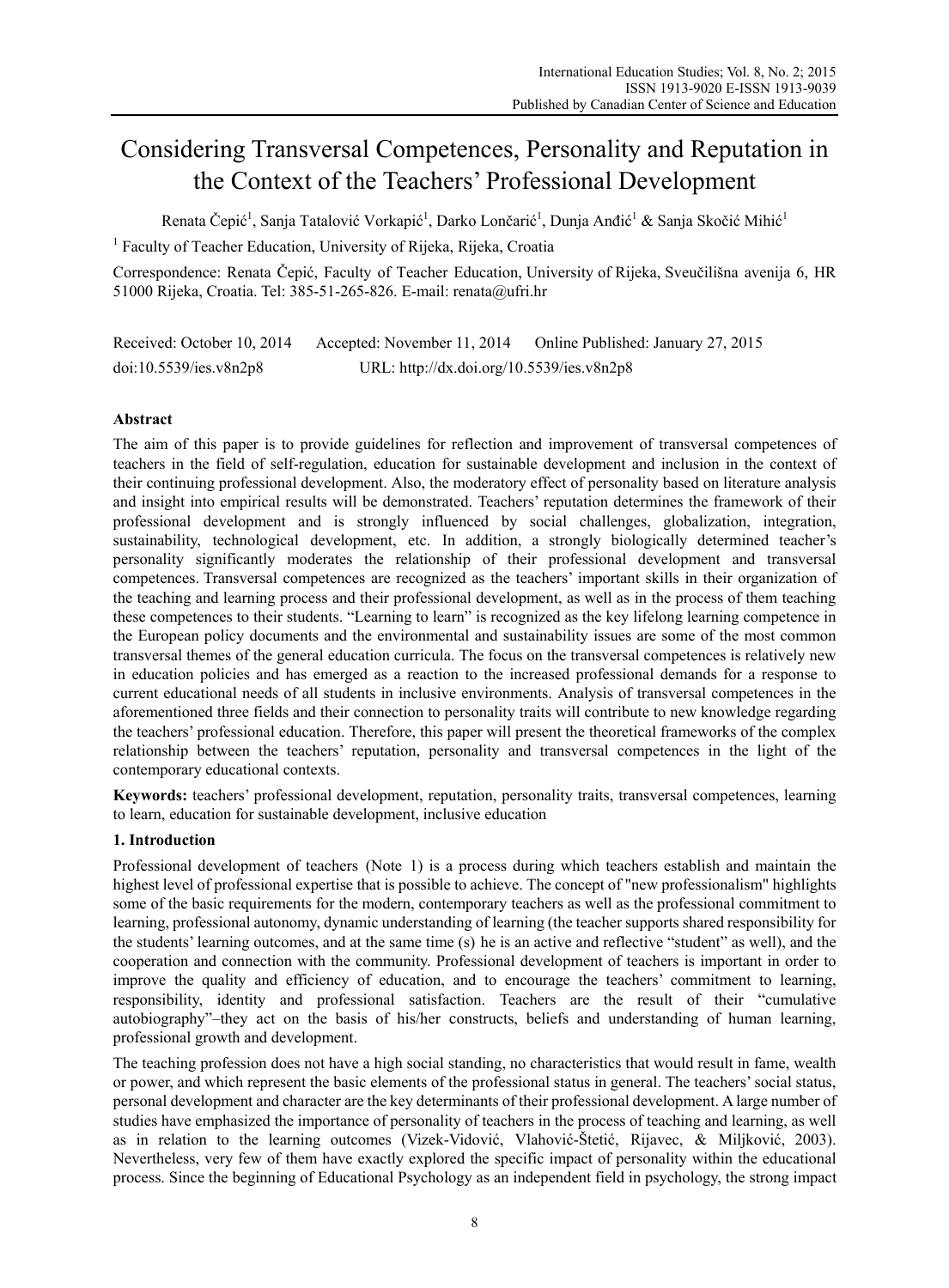of individual personality differences among students and/or teachers, have been emphasized (Vizek-Vidović et al., 2003). A large number of studies have pointed out the importance of the teachers' personality in the context of their teaching style (Díaz-Larenas, Rodríguez-Moran, & Poblete-Rivera, 2011) and the students' personality regarding their learning style as well as in the relation to the learning outcomes. The teachers' personality significantly determines the style of teaching methods which the teacher uses, verbal and non-verbal expressions, attitude towards children, atmosphere in the kindergarten group/grade and kindergarten/school, learning outcomes and characteristics of the hidden curriculum.

New education policy documents emphasize the need to transform educational systems and teaching styles so as to increase the qualification levels of all learners and to prevent drop-outs, which involves, among other measures, teaching more transversal, general thinking skills. The teachers' competences present a complex combination of knowledge, skills, understanding, values and attitudes focused on quality work throughout the curriculum. European Union (EU) countries are leading by recommendation of eight key competences (European Parliament and Council of the European Union, 2006), which refer to important skills that are required in order to lead meaningful, productive and sustainable lives. Although there is an overlapping and supporting link between key competences, Gordon et al. (2009) observe that four competences (e.g. communication in the mother tongue, communication in foreign languages, mathematical competence, and basic competences in science and technology) tend to be anchored in subject-based curricula and are viewed as "traditional" competences. The other four competences (learning to learn, social and civic competences, sense of initiative and entrepreneurship and cultural awareness and expression) tend to need a higher degree of cross-curricular organization, and the "themes" of the EU Framework are seen as transversal competences or skills (Amadio, 2013). Traditional competences "describe cognitive skills as the ability to comprehend, retain and use formal education competences such as numeracy, literacy, logic, scientific knowledge, etc., and the transversal/non-cognitive skills refer to social, behavioral and emotional competences that facilitate one's understanding of and participation in the society" (Yano, 2013)。 The purpose of transversal or cross-curricular themes is to facilitate integrated learning across disciplinary boundaries as well as to foster links across learning areas and potentially even contribute to the development of key competences or skills.

Transversal competences are described by UNESCO (2013) as critical and innovative thinking, interpersonal and intrapersonal skills, global citizenship, physical and psychological health. The distinction between subject-based and transversal competences is not very clear (Amadio, 2013). In addition, many terms are "interchangeably" used to describe cross-curricular competences/skills across different countries as transversal skills, key competences, 21<sup>st</sup> century skills, and so on. New tasks and roles require new competences from teachers such as the "learning to learn" competence (including adaptation to change, self-regulated learning and coping with failure). These challenges impose on the teacher the need to develop higher levels of knowledge and complex cognitive skills. Amadio (2013) points out that the environmental and sustainability issues are reflected in the general goals of education in many countries and are some of the most common transversal themes of general education curricula. Transversal competences "learning to learn" and civil and social competences play a critical role in inclusive education. Inclusive education is "a process of addressing and responding to the diverse needs of all learners by increasing the participation in learning and by reducing the exclusion within and from education" (UNESCO, 2005, p. 13). A teacher in an inclusive classroom deals with diverse learners with different educational needs. This implies strengthening their interdisciplinary collaborative skills for modeling and development of transversal competences among students.

Overall, this paper will focus on three major concepts that are crucial for the effective and contemporary professional development of teachers: teachers' reputation, their personality and their competence to develop the students' transversal competences in educational practices. In the light of contemporary educational needs of all children and the constantly changing world, it is necessary to analyze the relationship between these concepts within the context of the existing study and to propose some guidelines for future empirical research. The methodology that could contribute to a better understanding of this complex relationship is mainly quantitative. Therefore, the measures that could be applied are measures used in the Talis technical report (OECD, 2014) for exploring professional development and reputation, Self-Regulated Learning Teacher Belief Scale (SRLTB) (Lombaerts, De Backer, Engels, Van Braak, & Athanasou, 2009), a survey for inclusion attitudes from the study of Avramidis and colleagues (2000), Rieckmann's survey for education for sustainable development (2012) and Big Five Inventory (Costa & McCrae, 1994).

## **2. Teachers' Professional Development: Contextualizing the Concept**

Research on the teachers' professional development has been prompted by results of new research on the quality of education which unquestionably points to the fact that teachers are the most important external contributors to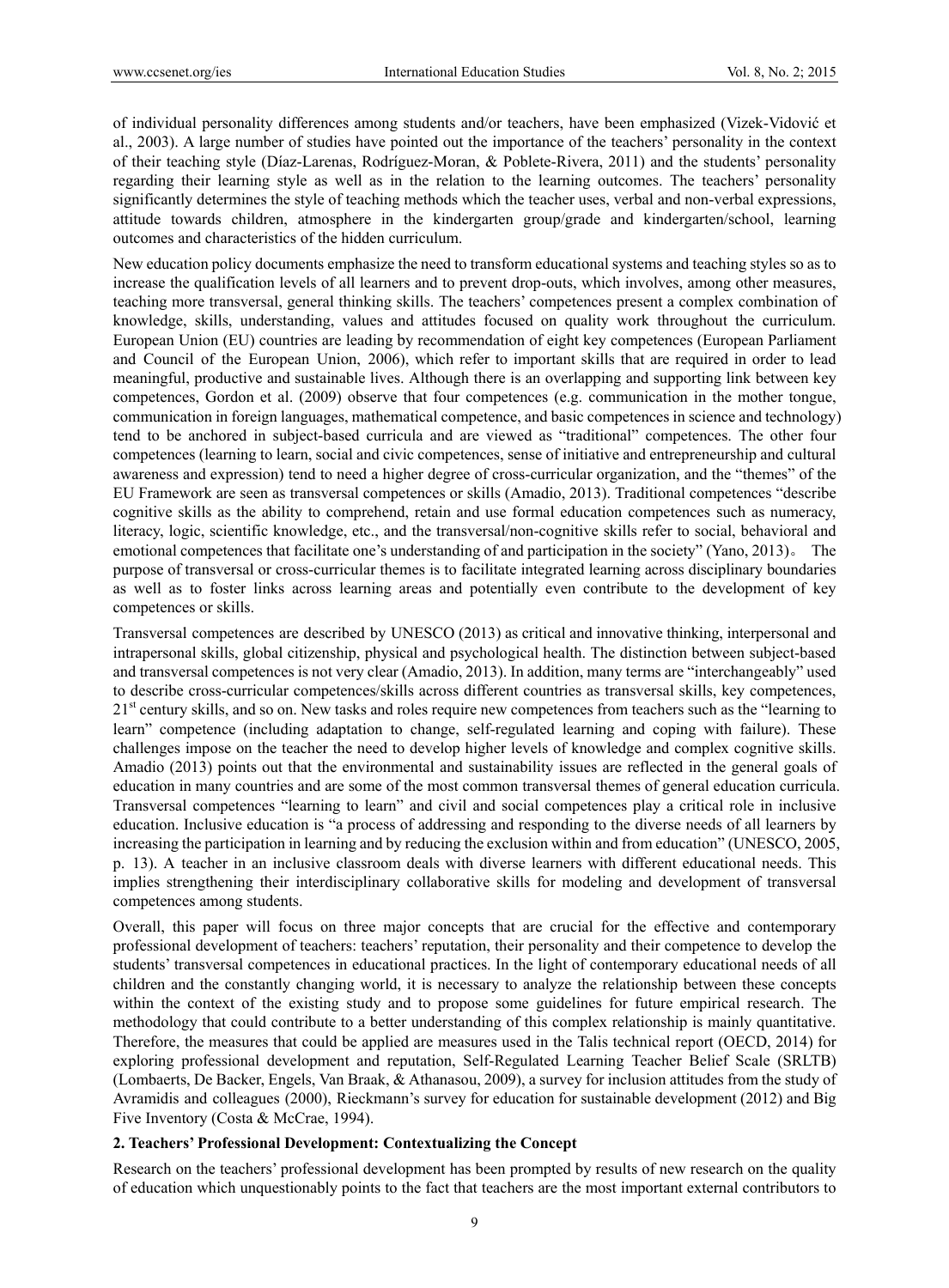a students' achievement (e.g. EU Commission, 2010; Hattie, 2012; Mourshed, Chijioke, & Barber, 2010; Vizek-Vidović & Velkovski, 2013; Creemers, Kyriakides, & Antoniou, 2013). In the literature on the teachers' professional development, authors start from a variety of views on the methodology, structure and philosophical perspectives of different approaches to teacher training and their professional development, and the role of teachers in the developmental process (Day, 1999; Day et al., 2007; Hargreaves, 1994). In particular, Zeichner (1983, according to Creemers et al., 2013, p. 4) was the first to identify and describe the four representative paradigms in the teachers' education and professional development. He defines the paradigm as a 'matrix of beliefs and assumptions about the nature and purposes of schooling, teaching, teachers, and their education that gives shape to specific forms of practice in teacher education. These are: the traditional *craft paradigm*, *expending the repertoire paradigm* that is directed less at highly explicit and discrete instructional strategies and teaching skills and more at the acquisition of comprehensive instructional models of teaching, the *competency based paradigm,* also known as the *expert paradigm,* which is predominant in teacher education, and finally, opposing the *competency-based paradigm* is the *inquiry-oriented paradigm*, also known as the *holistic or reflective paradigm.* For example, Vizek-Vidović (2011, pp. 39-96) highlights three perspectives in the study of the teachers' professional development: research in an attempt to identify the prototype stage or stages in the development of the teachers' careers and their characteristics; studies that analyze the internal and external factors of the teachers' professional development and which contribute to the formation of the professional identity; and research focused on effective approaches to learning and teaching at different stages of the teachers' professional development. Lately, experts in the field of education have been increasingly dealing with the issues of ensuring conditions and opportunities that can foster or hinder professional development of teachers (Čepić, 2009; Čepić & Krstović, 2011).

At the center of numerous research studies which deal with the questions of teachers' professional training and development, two different and quite opposite approaches are dominant: the *competence based approach* and the *holistic* or *reflective approach*. The competence-based approach has had a significant effect on teacher training and development and can be found nowadays in many countries (Christie & O'Brien, 2005). Such standards refer to competences expected at different stages of a teacher's career and provide a framework for the development of the teachers' professional development programs. On the other hand, the dominant approach to the teachers' professional development nowadays is that of the holistic or reflective practice (Golby & Viant, 2007). Schon's *The Reflective Practitioner* (1983) and *Educating the Reflective Practitioner* (1987) have had a significant effect on the mainstream teachers' opinion about reflection. This approach refers to various practices, ranging from reflection as a component of skills and a means of fostering effective teaching to reflection as a heightening of one's awareness of social justice in the educational practice. The terms "reflection," "reflective practice" and "reflective practitioners" abound in the literature of teacher education and professional development (see Huang, 2008; Admiraal & Wubbels, 2005; Birmingham, 2004; Loughran, 2002; Moon, 2004; Rodgers, 2002). This holistic approach has also been described as a reaction against more centralised policy perspectives in teacher training and professional development, which regard teachers as technicians, a view promoted by the competence-based approach.

In the recently conducted comprehensive overview of literature on the teachers' professional development Creemers et al. (2013) provide a critical review of the two dominant approaches to the teachers' development such as the competence-based and the holistic approach, and reveal that both of them have strengths but also weaknesses. It is argued that we may have to guard ourselves against narrowing down the discussion to this classical dichotomy relating to the content and to develop an integrated approach to the teachers' professional development that will be focused on an improved way of grouping factors associated with the teachers' behaviour in the classroom. Therefore, these authors believe that for this purpose, not only should reflection and understanding of practice be encouraged but research on teacher effectiveness should also be taken into account. Building on the previous discussion about the dominant approaches in research on professional development, they argue that the two dominant approaches could be integrated into a dynamic approach in order to overcome their main weaknesses. Emphasizing the need to establish a dynamic integrated approach to the teachers' professional development, Creemers et al. (2013) claim that research on teacher training and development should increasingly take into account the results of research on teacher effectiveness, addressing the skills and competences that are found to contribute to the students' learning.

Each of the aforementioned approaches has its strengths and weaknesses, and with the aim of developing effective teacher professional development programs, different approaches should be combined rather than focusing on one specific approach. It can be claimed that teacher professional development should take into account developing those skills that are found to be associated with successful learning outcomes, irrespective of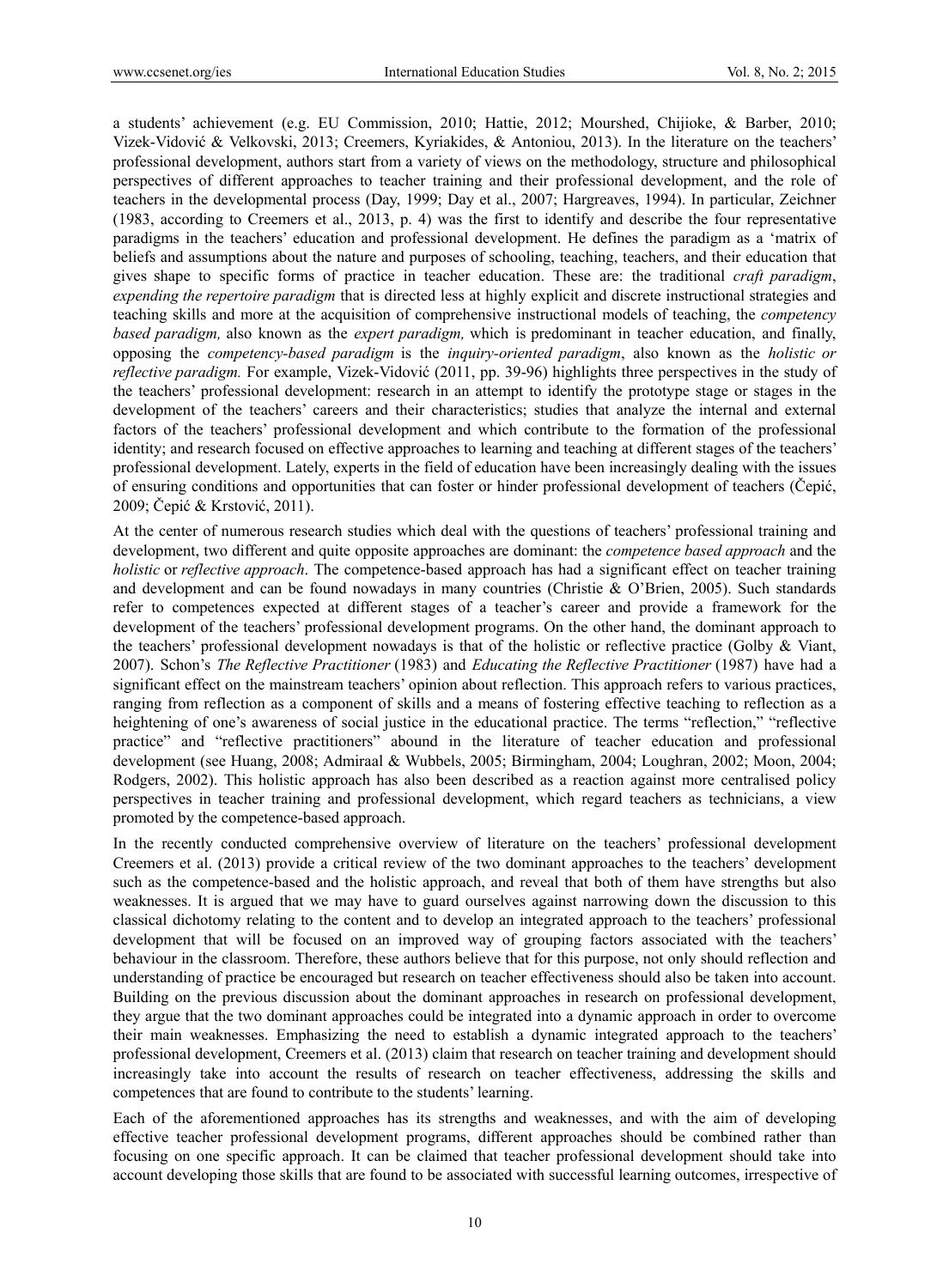the approach from which they are derived, as many authors emphasize in recent research (Creemers et al., 2013, p. 7).

## **3. Personality in the Process of Learning and Teaching**

The teachers' self-development and personality properties present two major key determinants of their overall professional development. According to Petrovici (2007), the specific behaviour of teachers is based on several components, and one of the most important is the whole inner personality structure. This significance of personality is noticeable in the definition of the didactical professional competence defined as: "ensemble of cognitive, affective, motivational capacities, which together with the personality features provide the teacher with qualities necessary to carrying on a didactical activity which fulfils the proposed objectives and has very good results" (Diaconu, 2002, p. 27). The presumed mediated role of personality and its significance could be observed in the following definition of the teaching staff's professional competence: "an ensemble of cognitive, affective, motivational and managerial capacities which interact with the educator's personality characteristics giving them the qualities necessary to performing a didactic work which should ensure the projected objectives to be carried out by the most part of the students, and the obtained performances to be situated near the maximum level of everybody's intellectual potential" (Jinga, 1998, p. 78).

Even though personality presents the crucial part of the teachers' competence and their professional development, very few empirical studies have explored the details concerning the direction of the personality impact within the educational process (Tatalović-Vorkapić, 2012). In addition, previous research has emphasized that apart from the individuals' motivation, personality traits present the major non-cognitive skill in teacher and other vocations that significantly influence their professional development (Brunello & Schlotter, 2011). In their study, authors note that: "…personality traits are important components of transversal skills, and may also be considered as factors that contribute to the development of these skills" (Brunello & Schlotter, 2011, p. 4). The most used personality theoretical framework for this kind of analysis has been the Big-Five model (Goldberg, 1990). This worldwide used personality theory has been used to structure individual differences of human feelings and experiences within five basic tendencies: extraversion, emotional stability, conscientiousness, agreeableness and openness to experience (or intellect according to a similar Five-Factor model (Costa & McCrae, 1994)). According to this theory, human personality can be described as a dynamic relationship between previously mentioned five factors (Pervin & John, 1997). Highly extraverted individuals are very sociable, talkative, affectionate, active and dominant, and mainly have positive emotionality and positive interaction with others. Instead of that, highly introverted subjects are often described by others as reserved, quiet, unsociable, serious, balanced and task-oriented, not often seen with other people. As for the teachers' extraversion level, it was assumed that it will be very high, due to their job demands, which studies have confirmed (Tatalović-Vorkapić, 2012; Tatalović-Vorkapić & Lončarić, 2013). Furthermore, subjects with high levels of neuroticism are often perceived as nervous, irritable, unreliable, worrying, inadequate, too reactive and insecure. On the other hand, individuals scoring low on this scale showed emotional stable behaviour: they are calm, secure, relaxed, self-satisfied and hardy. Again, it is very reasonably expected that teachers have lower levels of neuroticism, which has also been determined in previous research (Tatalović-Vorkapić, 2012). Individuals with high levels of agreeableness are described as trusting, honest, helping, softhearted, and straightforward, of a good nature and open-minded. Opposite to them are persons who are rude, manipulative, suspicious, ruthless, cynical, uncooperative, irritable and rude. Highly conscientious persons are very reliable, organized, assured, self-disciplined, ambitious, polite, neat, scrupulous, committed, punctual, considerate and persevering, whereas those on the opposite pole of the dimensions are seen as hedonistic, careless, inconsiderate, lazy, weak-willed, unreliable, inert, imprudent, aimless, negligent, with no aspirations and indifferent. Finally, individuals highly open to experience are described as imaginative, creative, curious, of broad interests, non-conventional, operational, intelligent and adventurous, while those with the low levels of openness to experience are known as traditional narrow-hearted, inartistic, down-to-earth, not curious, limited and not interested to explore (Pervin & John, 1997). Apart from previously mentioned highly expected levels of extraversion and emotional stability, higher levels of agreeableness, conscientiousness and openness to experience are expected among teachers too, as evidenced by previous works. In line with those argumentative expectations, the highly extraverted and open-minded individuals due to their high flexibility are able to adapt their behavior to the special needs of children included in (pre)school classes. In addition, those teachers have the most success in the interaction with parents due to their high communicative abilities. Furthermore, the competence called "learning to learn," which includes self-discipline, perseverance and motivation, has a high positive correlation with conscientiousness, since both are related to the internal locus of control. In addition, "social and civic competencies" and the "sense of initiative and leadership" could be recognized within the competences needed in the inclusion classes and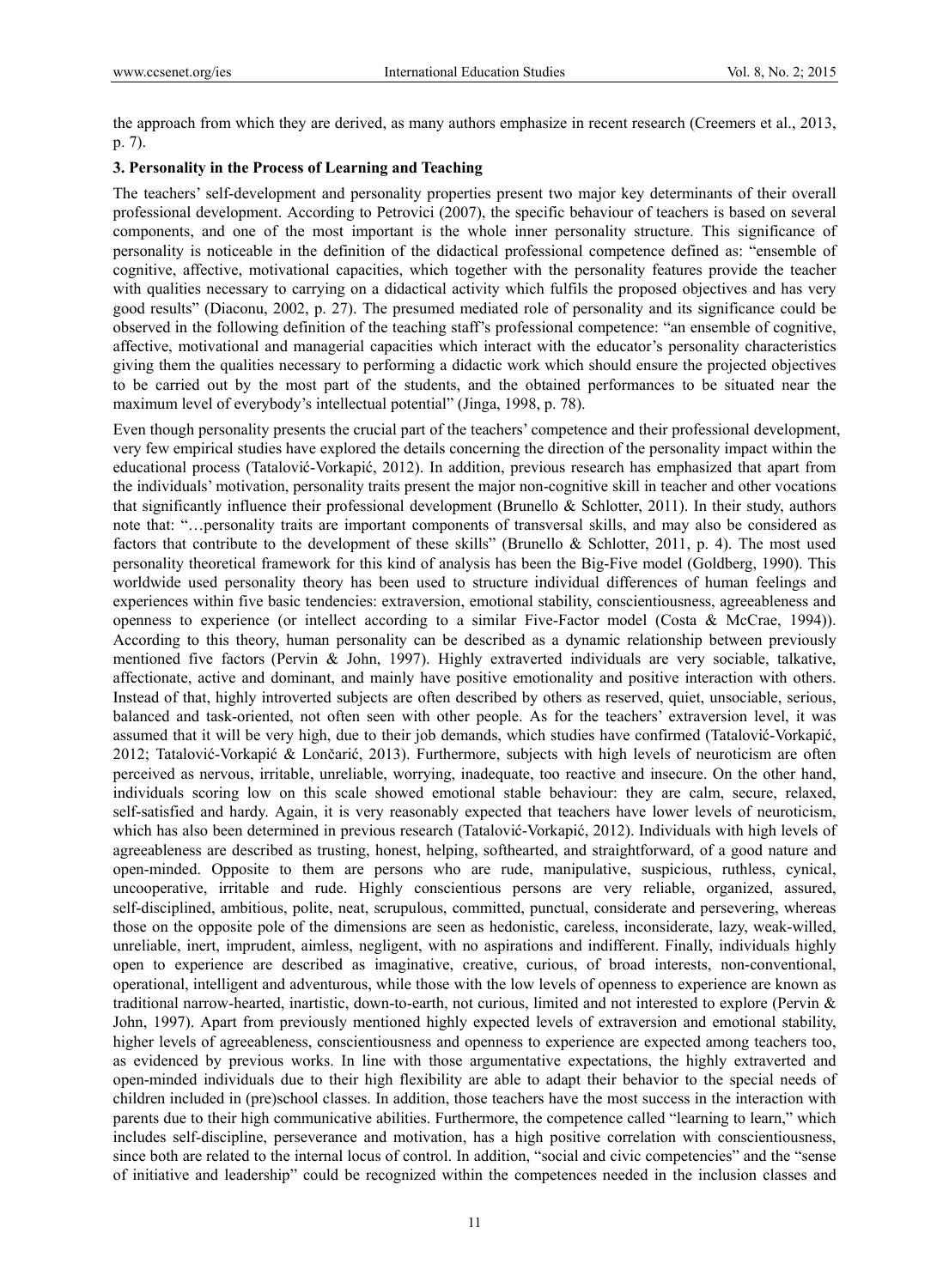sustainable development, and they are strongly related to the agreeableness, extraversion and openness to experience. The "sense of initiative and leadership" has properties such as risk taking, leadership, creativity and innovation, which are also significant parts of the openness to experience. Finally, the features of high tolerance, communications skills, coping with stress and empathy are included in personality traits of extraversion, agreeableness and emotional stability same as in the transversal competence called "social and civic competences" (Brunello & Schlotter, 2011). It is evident that personality traits are very important components of transversal competences, so when exploring transversal competences, the personality traits' analysis should be performed.

## **4. Transversal Competences in the Field of Self-Regulation, Education for Sustainable Development and Inclusion**

An overview will be given of different research studies which put into relation the aforementioned segments of transversal competences.

#### *4.1 Learning to Learn*

"Learning to learn" is defined as the key lifelong learning competence (European Parliament and Council of the European Union, 2006), sometimes labeled as transversal competence indicating its generic nature and applicability across different subjects and activities, or as meta-competence (Thematic Working Group "Teacher Professional Development," 2013). However, it could be more appropriately labeled as meta-learning because the term meta-competence would imply "competence to develop competences," describing most of the teachers' professional work.

Since then, considerable effort has been made to achieve conceptual clarity of the "learning to learn" concept and the development of the "learning to learn" indicators necessary to monitor progress in policy implementation (Fredriksson & Hoskins, 2008). "Learning to learn" is described as the lifelong learning key competence and also as a transversal competence essential for an individual to be employable and socially included. This allows the separation of that construct from the domain of specific competences that may be relevant to specific occupations. "Learning to learn" can also be classified in a category of cross-curricular competences as opposed to curriculum-bounded competences (Tiana, 2004).

The EU working group on "Key competences" has identified the "learning to learn" construct as follows: "'Learning to learn' is the ability to pursue and persist in learning, to organise one's own learning, through effective management of time and information, both individually and in groups. This competence includes awareness of one's learning process and needs, identifying available opportunities, and the ability to overcome obstacles in order to learn successfully. This competence means gaining, processing and assimilating new knowledge and skills as well as seeking and making use of guidance. Learning to learn engages learners to build on prior learning and life experiences in order to use and apply knowledge and skills in a variety of contexts: at home, at work, in education and in training. Motivation and confidence are crucial to an individual's competence" (European Parliament and Council of the European Union, 2006, annex, paragraph 5).

This latter "learning to learn" definition contains elements from both social-cultural and cognitive psychological traditions as well as both affective and cognitive dimensions. Some authors (McCormick, 2006) focus more on the metacognitive aspects such as knowledge about cognition (knowing what you know and don't know) and self-regulating mechanisms (planning what to do next, checking outcomes of strategies, evaluating and revising strategies). This leads us to the conclusion that the "learning to learn" construct is closely related to self-regulated learning (Pintrich, 2004; Zimmerman, 1989), a concept that has attracted considerable attention in research over several decades. Self-regulated learning is also focused on cognitive and affective dimensions of learning although there are other, less formal and more functional classifications of learning styles, strategies or patterns such as the deep, surface and strategic approach (Entwistle, Tait, & McCune, 2000) or the proactive and defensive pattern of self-regulated learning (Lončarić, 2011; Lončarić & Peklaj, 2008). On the other hand, the "learning to learn" competence should not be reduced to the learning strategies as it includes a complex set of motivational and personal variables such as self-esteem and the ability to use learning strategies in an appropriate way (Fredriksson & Hoskins, 2008).

In addition to different conceptualisations of the "learning to learn" competence, there have been several efforts to measure indicators of this construct. They include several projects such as: the University of Helsinki project "Life as Learning (LEARN)" (Hautamäki et al., 2002); a project related to construction of the Effective Lifelong Learning Inventory (ELLI) developed by the University of Bristol (Deakin-Crick, Broadfoot, & Claxton, 2004); a project developed by the University of Amsterdam referred to as the Cross-Curricular Skills Test (CCST; Elshout-Mohr, Meijer, Oostdam, & van Gelderen, 2004); and an initial framework for a European test to measure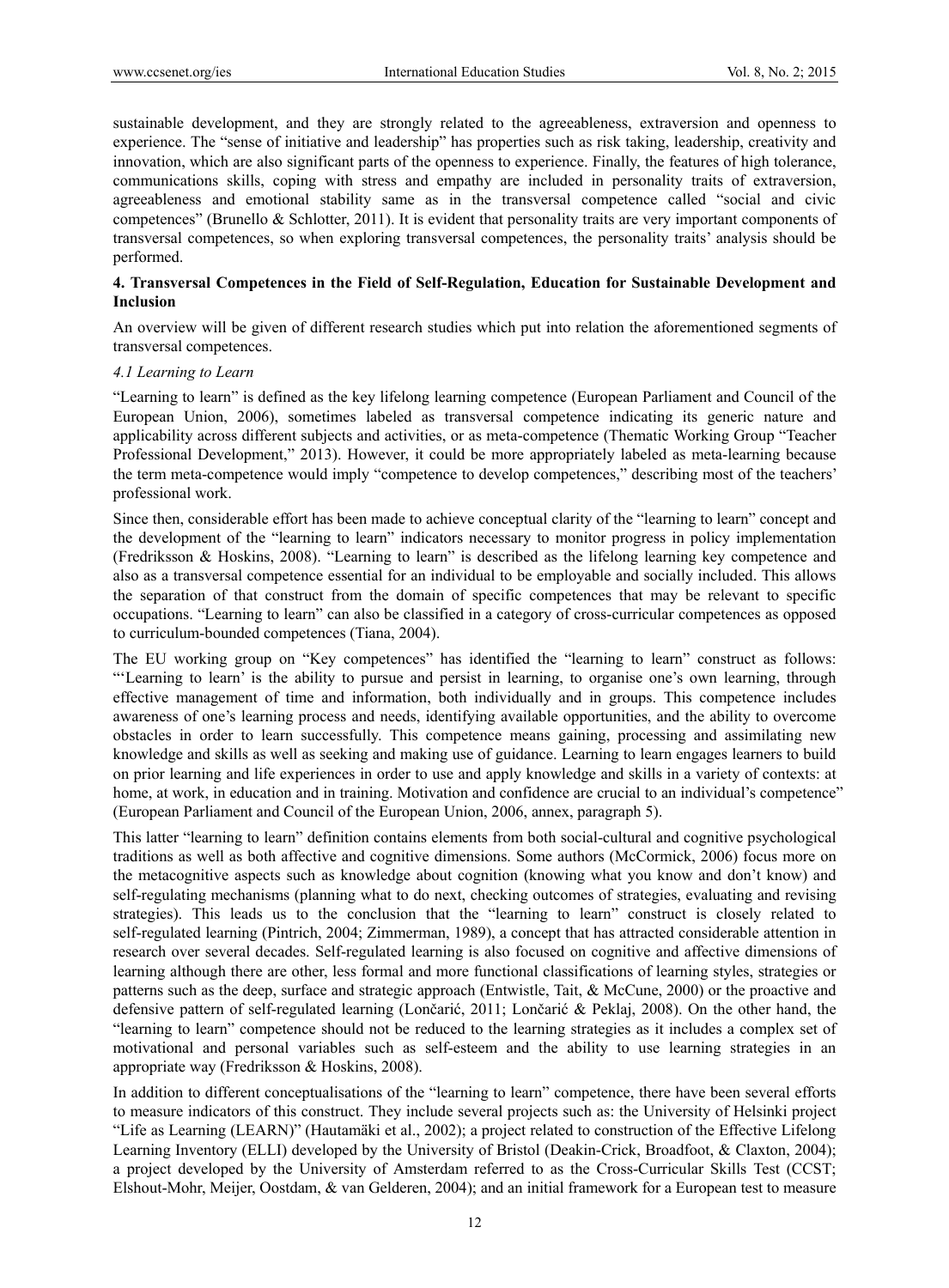"learning to learn" (Fredriksson & Hoskins, 2008).

This review indicates that steps have been taken to address the conceptual and measurement issues. Unfortunately, the teachers' competence to support students in developing the "learning to learn" competence has not been sufficiently researched, and empirical evidence about effectiveness of the teachers' efforts and planned interventions in curriculum is scarce. Some information has been collected about the effectiveness of several self-regulated learning programs (Dignath, Buettner, & Langfeldt, 2008), but the application of the teaching strategies to support the "learning to learn" competence and its systematic evaluation is still in its early up-and-coming stages.

#### *4.2 Education for Sustainable Development Competences in Teacher Education*

Teacher competences and their development are a priority task of the holistic and cross-curricular approach to the concept of education for sustainable development, i.e. to the concept as being multidimensional (environmental, social, political and economic dimension of sustainability), and transversal, interdisciplinary and integrative (Anđić, 2011, p. 88). Education for Sustainable Development [ESD] competences are competences for teachers who are presumed to use their competences in three different social settings: instruction, participation in the design of one's own educational institution; and reaching out to society, to the institution's closer and wider environment (Rauch & Steiner, 2013, p. 16). The following researches present the basis of our research on transversal teacher competences for ESD.

There are currently two most represented models of teacher competences for ESD on the international scene: *Gestaltungskompetenz* (also known as the shaping competence) is discussed as the central educational objective of ESD and the Global learning approach which identifies a wide range of concrete themes and topics which should be considered in the process of individual competence development (Adomßent & Hoffmann, 2013, p. 2). The German model *Gestaltungskompetenz* (12 key *Gestaltungskompetenz* by De Haan, 2006; 2008) is based on the attitude that with the development of these competences, an active participation in the social changes is incited, a future of the society modified and shaped in accordance with the fundamentals of sustainable development. Apart from De Haan (2006, 2008), Barth et al. (2007) and Wals (2010) have also dealt with the shaping competence term. Wals's model describes the term competence of sustainability which is based on the so called transformative social learning as a form of learning, and whose characteristic is development of sustainability. The author connects the terms *Gestalswitching*-*Gestalt* and *Gestaltungskompetenz*. In the context of sustainability, the temporal, disciplinary, spatial and cultural *Gestalt* (Wals, 2010) are interchanged, and in the subsequent elaboration also the "trans-human" *Gestalt. Gestaltungsskompetnz* model is, furthermore, significantly imbedded into the *CSCT Framework Competencies for ESD (Education for Sustainable Development Teachers* (its implementation is possible within the various educational systems of European countries). The model is based on the development of *professional* (teacher as: individual in complex interactions with the students, part of an institution and part of the society) and *general competences* (communication, visioning or reflection and networking). Values and ethics, action, knowledge, emotions and systemic thinking are understood under the term *special competences* (Sleurs, 2008). De Haan's competence model has served a purpose also as a model for connecting with competences of lifelong learning, such as the OECD's competence framework (2005 as *part-competencies of Gestaltungsskompetenz*) and is noticeable in the ENSI approach. Previous studies on teacher competences for ESD have often included the development of the models themselves (Wals, 2010; Sims & Falkenberg, 2013). Rieckmann (2012) compares European and Latin-American estimations of the 12 Gestaltungs-competences whose results point out to a different view of the meaning of individual competences, but simultaneously to the common points with other development models of competence development (Adomßent & Hoffmann, 2013, p. 4). Results of Rieckmann's (2012, pp. 127-135) research show that "19 key competences selected by the Delphi respondents can be subsumed in a set of twelve key competences which include all relevant dispositions and aspects indentified in his study: competence for systemic thinking and handling of complexity; competence for anticipatory thinking; competence for critical thinking; competence for acting fairly and ecologically; competence for cooperation in (heterogeneous) groups; competence for participation; competence for empathy and change of perspective; competence for interdisciplinary work; competence for communication and use of media; competence for planning and realising innovative projects; competence for evaluation and competence for ambiguity and frustration tolerance."

In the context of the teachers' competence development, it is necessary to point out another important area of research–and that is research on proecological/environmental and sustainable behavior. This need to research and the models of explaining and predicting of sustainable behavior is highlighted by a number of studies which directly and indirectly indicate the need for an interdisciplinary approach to this problem. This is especially evident in the contemporary research models of sustainable behavior which connect psychological, economic,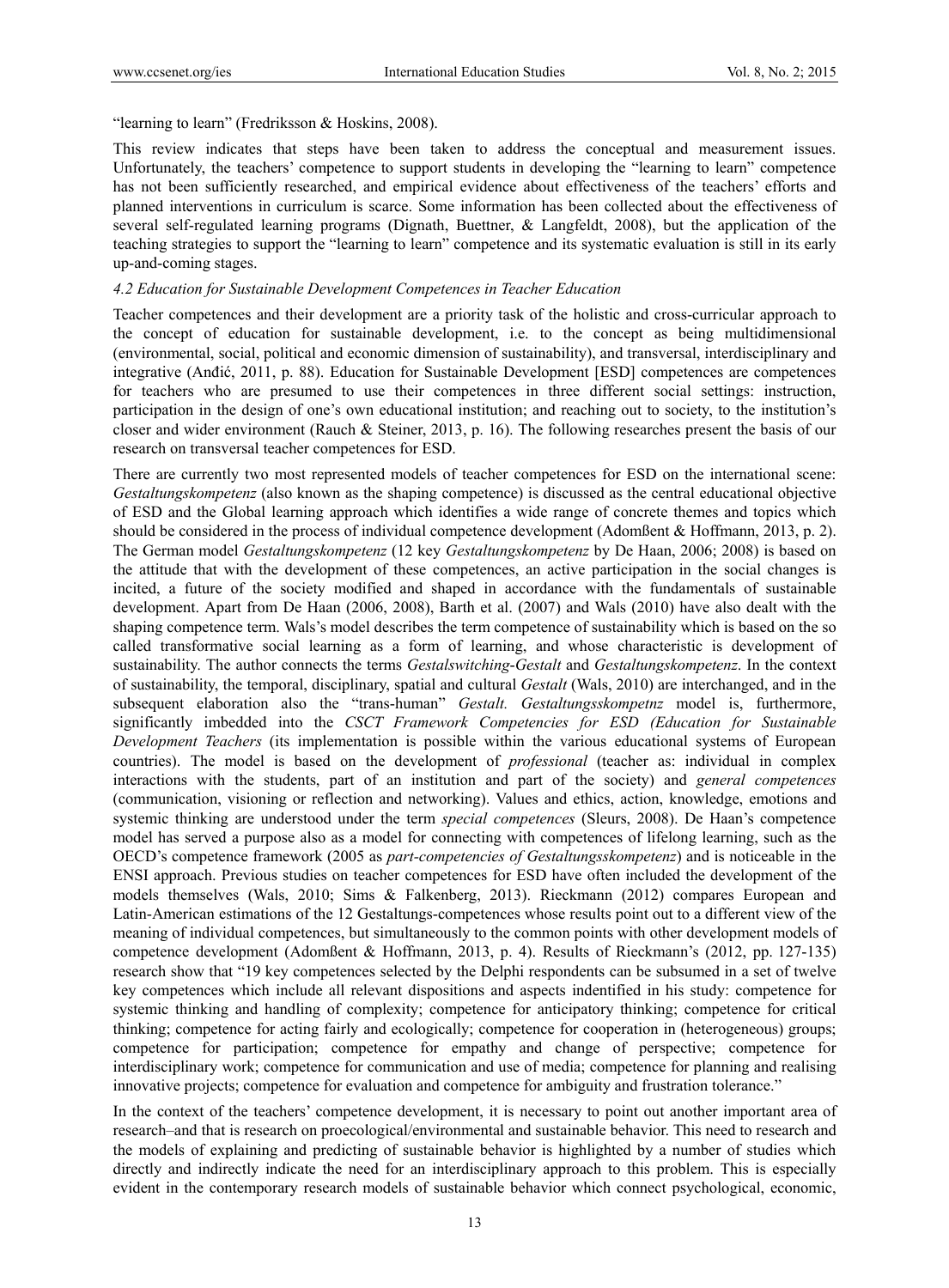sociological and pedagogical models. Those results represent also the foundation of our research on transversal teacher competence for ESD (Frisk & Larson, sustainability competence and behaviour change, 2011; Najera, Sociopychological model of sustainable behavior, 2010; McKenzie-Mohr, Community-based social marketing model, 2008; Corral-Verdugo et al., The concept of affinity towards diversity, 2009; socio-psihological-educational model by Anđić & Tatalović Vorkapić, 2014 based on Najera's (2010) model). They form the foundation both for research on sustainable behavior which we have applied in this cross-cultural research.

#### *4.3 Transversal Competences in Inclusive Education*

Inclusive education is a holistic concept and an on-going process aimed at eliminating all forms of discrimination and bringing the concept Education for all (UNESCO, 2009). It is one of the greatest challenges in education systems with various ways of implemention. Quality education for all learners means respect for "diversity and different needs and abilities, characteristics and learning expectations of the students and communities" (Acedo et al., 2008). So this broadened concept of inclusive education can be "a general guiding principle to strengthen education for sustainable development, lifelong learning for all levels of the society to learning opportunities" (UNESCO, 2008).

Although the policy of inclusive education is established in many jurisdictions worldwide, it is still unclear how to enact that policy in regular classrooms. It is well known that successful implementation of any inclusive policy depends largely on the teachers' positive attitudes toward the students with Special Educational Needs [SEN] and their knowledge, skills and competences necessary to work in inclusive classrooms. Literature rewiew indicates that the teachers' attitudes are positive and strongly influenced by the nature and severity of the disabling condition presented to them but without evidence of acceptance of a total inclusion or "zero reject" approach to the special educational provision (Avramidis & Norwich, 2002). The teachers' positive attitudes are related to previous experience with disabilities (Everington, Stevens, & Winters, 1999), active experience of inclusion throught implementing inclusive programs (Avramidis, Bayliss, & Burden, 2000) and feeling of competence (Everington et al., 1999; Skočić-Mihić, 2011; Williams & Foulger, 2009). The teachers' positive atitudeses are also releted to the internal locus of control (Kiš-Glavaš, 1999), which is significantly connected to the personality trait consciousness and the competence "learning to learn" (Brunello & Schlotter, 2011).

Although two-thirds of teachers agree with general concept of inclusion, only one-third or less believes they have sufficient time, skills, training and resources necessary for the inclusion (Scruggs & Mastropieri, 1996). Classroom teachers often report feeling unprepared for inclusive education and lacking the necessary knowledge and skills to work with students with SEN in inclusive classrooms (Florian  $\&$  Linklater, 2010). Also, they are insufficiently trained to know and use methods how to include, teach and evaluate a broad range of children with various levels of competence and difficulties (Lebeer, 2006).

European Education policy makers agree that teachers should be equipped with knowledge, skills, attitudes and values so as to meet the individual needs of all learners emerging from diverse backgrounds. Therefore the crucial issue is how knowledge is transferred to everyday practice of teachers and how learning should be strongly connected with real life situations to which teachers could easily relate (Kaikkonen, Maunonen-Eskelinen, & Aidukiene, 2007). The challenge for teachers is to learn and develop the students' self-assessment methods, teach them to the students and teach the students to reflect on their learning process (Kaikkonen et al., 2007). Obviously by describing these competences, we arrive to the construct of the "learning to learn" competence. The ability to organize one's own learning and to overcome obstacles in order to learn successfully is strongly embedded in the competences needed for inclusive teaching on two levels: teachers and students. Teachers are insufficiently strained to use the cognitive activation methods of "learning to learn" (Lebeer, 2006).

In the ongoing trend towards inclusive education, initial teacher education programs must ensure the approach to prepare teachers to enter a profession in which they take responsibility for the learning and the achievement of all students (Florian, 2012; Peček & Macura-Milovanović, 2012). This preperation should necessarily involve holding certain attitudes and values in relation to the inclusion, as well as possessing knowledge and skills relevant for teaching in inclusive settings (Acedo et al., 2008). The university-based professional development has influence on the teachers' positive attitudes and confidence in meeting the IEP requirements of students with SEN (Avramidis et al., 2000) and teacher candidates' attitudes and abilities (Van Laarhoven, Munk, Lynch, Bosma, & Rouse, 2007). Ongoing professional development should enable access to in-service programs to secure the additional skills and competencies needed for an inclusive practice. An increase in the number of years involved with inclusion and participation in formal training were associated with a reduction in stress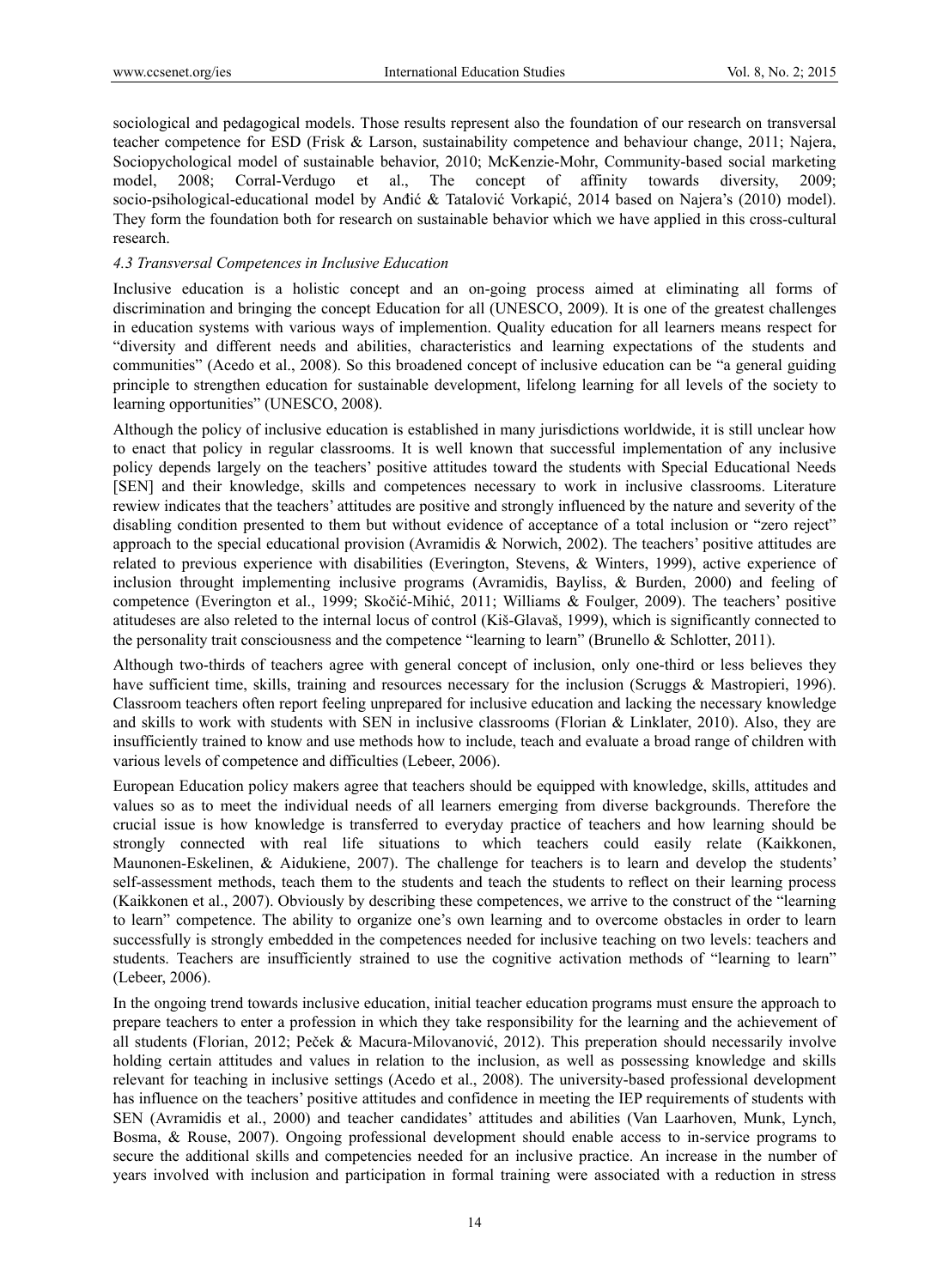(Forlin, 2001) and higher feeling of competence (Avramidis & Norwich, 2002; Skočić-Mihić, 2011).

## **5. Conclusion**

Despite the recognition of its importance and the pressures emanating from contemporary educational demands, most professional development opportunities remain fragmented, insufficiently connected to the curricula and are inadequate to meet the teachers' needs, conditions and possibilities. It seems that contemporary changes alter the demands from the teaching profession and it is necessary to find ways to keep the education standard and the professional status of teachers on high levels. Social reputation, personal development and the teachers' personality represent the key determinants of their professional development. Research has indicated that highly expected levels of extraversion and emotional stability, higher levels of agreeableness, conscientiousness and openness to the experience are expected among teachers. The teachers' personality significantly determines the teaching style, methods which the teacher uses, verbal and nonverbal expression, attitude toward children, atmosphere, learning outcomes and the characteristics of the hidden curriculum. Furthermore, the teachers' personality and personality variables have moderating effects on the status and the teacher's competences both generally and on the transversal competences.

The teachers' transversal competences in the field of self-regulation, education for sustainable development and inclusion are insufficiently explored, even though there is considerable room for improvement in the area of interdisciplinary and cross-cultural research. Teachers already have to deal with an overloaded curriculum and different demands in inclusive settings. Therefore it may be difficult to find a way to develop demanding transversal competences, as these, in principle, require high levels of teacher and student engagement and interaction. The development of transversal competences still needs to be implemented in the initial and continuous professional teacher education. Competences are the key prerequisite which contributes to the development of the core values of education for sustainable development whereby the functional connectedness of education for sustainable development with the teachers' professional development is crucial.

According to recent inclusive policy documents, almost every preschool and elementary school teacher has worked in inclusive classrooms, comprised of students with different educational needs. Therefore it is crucial to examine the relation between competences and the motivational factors, activities and the environment which is supportive of the self-regulation of behavior and the competences for education for sustainable development with diverse learners, and the moderating effect of the teachers' personality.

The teachers' personality significantly moderates effects of professional development programs on their competences to develop the students' transversal competences as well as the effects of professional development of these newly acquired competences on their professional status. For the largest group of already employed teachers, it takes additional effort to develop these competences through professional development. It can increase the teacher's abilities to react and cope with increasingly demanding situations in inclusive educational settings and can result in benefits for the teacher's reputation in a society.

## **Acknowledgments**

This research was run within the project: "*Professional Development of Teachers: Reputation, Personality and Transversal Competencies*", project's number: 13.10.2.2.02., which is supported as an initial scientific project for young researchers (2013-2015) by University of Rijeka, Croatia.

## **References**

- Acedo, C., Amadio, M., Opertti, R., Brady, J., Duncombe, L., Weyermann, M., . . . Xu, X. (Eds.). (2008). *Defining an Inclusive Education Agenda: Reflections around the 48th Session of the International Conference on Education*. Geneva. Retrieved from http://unesdoc.unesco.org/images/0018/001868/186807e. pdf
- Admiraal, W., & Wubbels, T. (2005). Multiple voices, multiple realities, what truth? Student teachers'learning to reflect in different paradigms. *Teachers and Teaching: Theory and Practice, 11*(3), 315-329. http://dx.doi.org/10.1080/13450600500105668
- Adomßent, M., & Hoffmann, T. (2013). *The concept of competencies in the context of Education for Sustainable Development (ESD).* Retrieved March 2014, from http://esd-expert.net/assets/130314-Concept-Paper-ESD-Competencies.pdf
- Amadio, M. (2013). *A rapid assessment of curricula for general education focusing on cross-curricular themes and generic competences or skills*. Paper commissioned for the EFA Global Monitoring Report 2013/4, Teaching and learning: Achieving quality for all". Retrieved from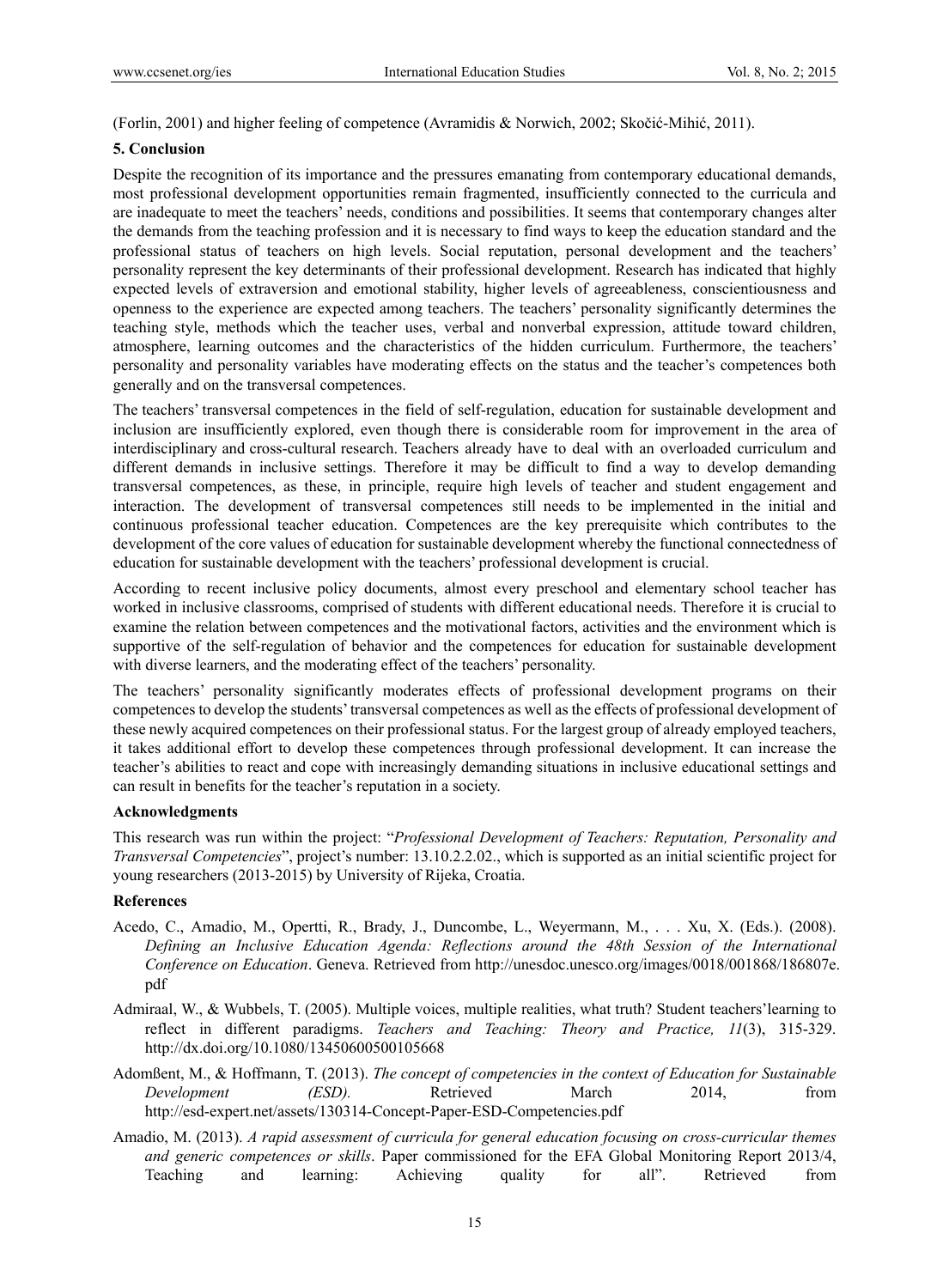http://unesdoc.unesco.org/images/0022/002259/225939e.pdf

- Anđić, D. (2011). *Škole u promicanju odgoja i obrazovanja za održivi razvoj* (Doctoral dissertation). Rijeka: Filozofski fakultet u Rijeci.
- Anđić, D., & Tatalović-Vorkapić, S. (2014). Interdisciplinary Approaches to Sustainable Development in Higher Education: A Case Study from Croatia. In K. D. Thomas, & H. E. Muga (Eds.), *Handbook of Research on Pedagogical Innovations for Sustainable Development* (pp. 67-115). USA, Hershey PA 17033: IGI Global book series Practice, Progress, and Proficiency in Sustainability.
- Avramidis, E., & Norwich, B. (2002). Teachers' attitudes towards integration / inclusion: A review of the literature. *European Journal of Special Needs Education, 17*(2), 129-147. http://dx.doi.org/10.1080/08856250210129056
- Avramidis, E., Bayliss, P., & Burden, R. (2000). A Survey into Mainstream Teachers' Attitudes Towards the Inclusion of Children with Special Educational Needs in the Ordinary School in one Local Education Authority. *Educational Psychology, 20*(2), 191-221. http://dx.doi.org/10.1080/713663717
- Barth, M., Godemann, J., Rieckmann, M., & Stoltenberg, U. (2007). Developing key competences for sustainable development in higher education. *International Journal of Sustainalility in Higher Education, 8*(4), 416-430. http://dx.doi.org/10.1108/14676370710823582
- Birmingham, C. (2004). Phronesis: A model for pedagogical reflection. *Journal of Teacher Education, 55*(4), 313-324. http://dx.doi.org/10.1177/0022487104266725
- Brunello, G., & Schlotter, M. (May 2011). Non Cognitive Skills and Personality Traits: Labour Market Relevance and their Development in Education & Training Systems. *IZA Discussion Paper No. 5743*, 1-46. Bonn: Institute for the Study of Labor (IZA).
- Čepić, R. (2009). Razvoj infrastrukture kontinuiranog učenja i stvaranja znanja: višestruke perspektive. *Pedagogijska istraživanja, 6*(1-2), 163-178.
- Čepić, R., & Krstović, J. (2011). Through lifelong learning and learning organisations towards sustainable future. *International Journal of Innovation and Learning, 10*(2), 195-213.
- Christie, F., & O'Brien, J. (2005). A continuing professional development framework for Scottish teachers: Steps, stages, continuity or connections? In A. Alexandrou, K. Field, & H. Mitchell (Eds.), *The continuing professional development of educators* (pp. 93-110). Oxford, UK: Symposium Books.
- Corral-Verdugo, V., & Pinheiro, J. Q. (2004). Aproximaciones al estudio de la conducta sustentable. *Medio Ambiente y Comportamiento Humano, 5*, 1-26.
- Costa, P. T., Jr., & McCrae, R. R. (1994). Set like plaster? Evidence for the stability of adult personality. In T. F. Heatherton, & J. L. Weinberger (Eds.), *Can personality change?* (pp. 21-40). Washington, DC: American Psychological Association. http://dx.doi.org/10.1037/10143-002
- Creemers, B. P. M., Kyriakides, L., & Antoniou, P. (2013). *Teacher Professional Development for Improving Quality of Teaching*. London: Springer.
- Day, C. (1999). *Developing teachers: The challenges of lifelong learning*. London: Falmer Press.
- Day, C., Sammons, P., Stobart, G., Kingston, A., & Gu, Q. (2007). *Teachers matter. Connecting work, lives and effectiveness*. Maidenhead: Open University Press.
- De Haan, G. (2006). The BLK '21' programme in Germany: A 'Gestaltungskompetenz'-based model for Education for Sustainable Development. *Environmental Education Research, 12*(1), 19-32. http://dx.doi.org/10.1080/13504620500526362
- De Haan, G. (2008). Gestaltungskompetenz als Kompetenzkonzept für Bildung für nachhaltige Entwicklung. In I. Bormann, & G. de Haan (Eds.), *Kompetenzen der Bildung für nachhaltige Entwicklung. Operationalisierung, Messung, Rahmenbedingungen, Befunde* (pp. 23-44). Wiesbaden: VS-Verlag. http://dx.doi.org/10.1007/978-3-531-90832-8\_4
- Deakin Crick, R., Broadfoot, P., & Claxton, G. (2004). Developing an Effective Lifelong Learning Inventory: The ELLI Project. *Assessment in Education: Principles, Policy & Practice, 11*(3), 247-272.
- Diaconu, M. (2002). Competentele profesiei didactice. In L. Gliga (Ed.), *Standarde Profesionale pentru profesia didactică* (pp. 25-35). Bucureşti, Polsib SA: Ministerul Educatici si Cercetarii.
- Díaz-Larenas, C. H., Rodríguez-Moran, A. V., & Poblete-Rivera, K. J. (2011). Comparing Teaching Styles and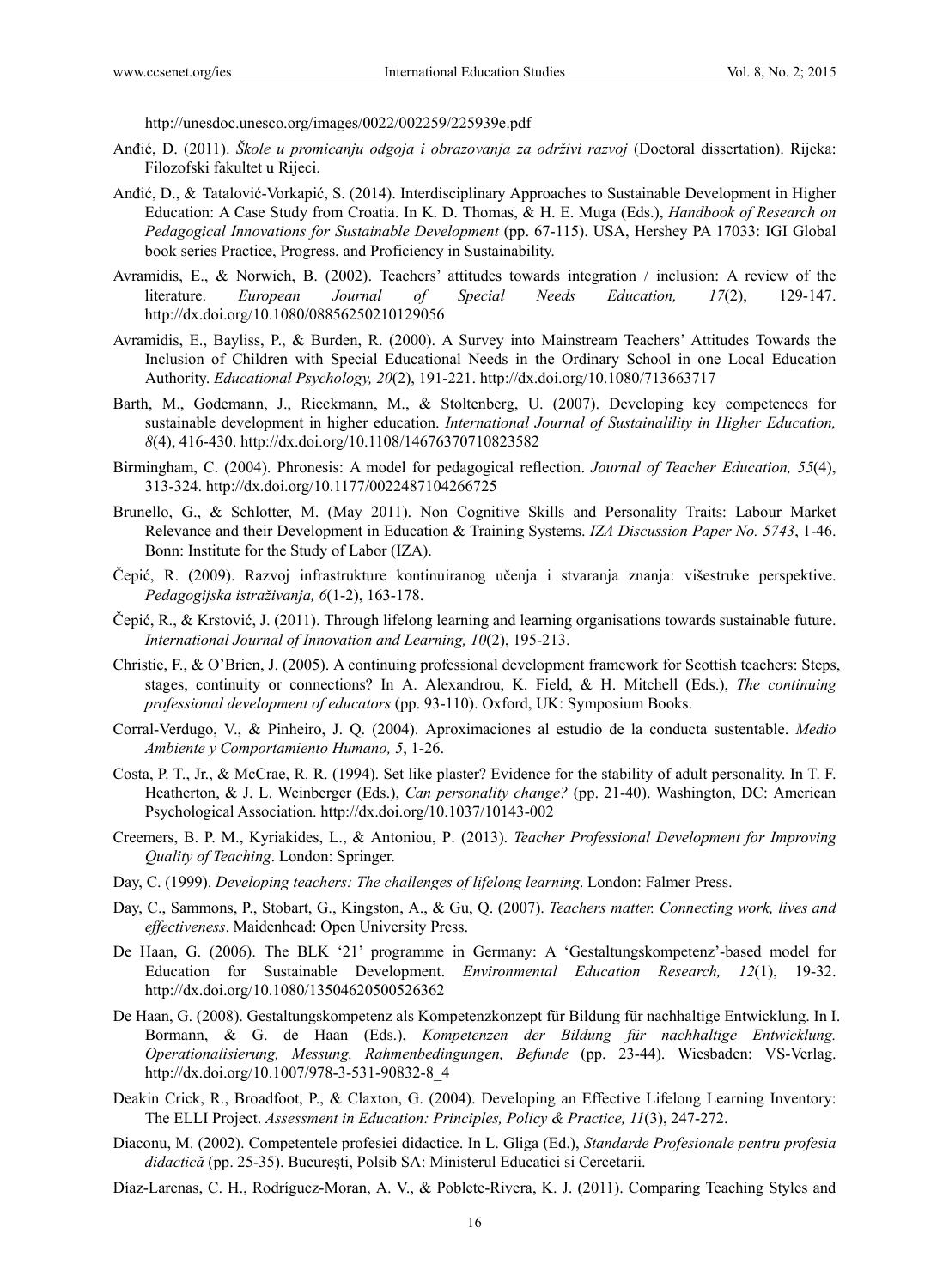Personality Types of EFL Instructors in the Public and Private Sectors. *Profile, 13*(1), 111-127.

- Dignath, C., Buettner, G., & Langfeldt, H.-P. (2008). How can primary school students learn self-regulated learning strategies most effectively? *Educational Research Review, 3*(2), 101-129. http://dx.doi.org/10.1016/j.edurev.2008.02.003
- EC. (2010). Developing coherent and system–whide induction programmes for beginning teachers–A handbook for policymakers. Brussels: European commission. Retrieved from http://ec.europa.eu/education/school-education/doc/handbook0410-en.pdf
- Elshout-Mohr, M., Meijer, J., Oostdam, R. & van Gelderen, A. (2004). *CCST: A Test for Cross-Curricular Skills*. Amsterdam: SCO–Kohnstamm Institution, University of Amsterdam.
- Entwistle, N., Tait, H., & McCune, V. (2000). Patterns of response to an approaches to studying inventory across contrasting groups and contexts. *European Journal of Psychology of Education, 15*(1), 33-48. http://dx.doi.org/10.1007/BF03173165
- European Parliament and Council of the European Union. (2006). European Union Framework of Key Competencies for Life Long Learning. Recommendation of the European Parliament and of the Council, of 18 December 2006, on key competencies for lifelong learning. *Official Journal of the European Union, 2006/962/E*, L394/10-18. Retrieved from http://eur-lex.europa.eu/legal-content/EN/TXT/PDF/?uri=CELEX: 32006H0962&from=EN
- Everington, C., Stevens, B., & Winters, V. R. (1999). Teachers' attitudes, felt competence, and need of support for implementation of inclusive educational programs. *Psychological Report, 8*, 331-338. http://dx.doi.org/10.2466/pr0.1999.85.1.331
- Florian, L. (2012). Preparing Teachers to Work in Inclusive Classrooms: Key Lessons for the Professional Development of Teacher Educators from Scotland's Inclusive Practice Project. *Journal of Teacher Education, 63*(4), 275-285. http://dx.doi.org/10.1177/0022487112447112
- Florian, L., & Linklater, H. (2010). Preparing teachers for inclusive education: using inclusive pedagogy to enhance teaching and learning for all. *Cambridge Journal of Education, 40*, 369-386. http://dx.doi.org/10.1080/0305764X.2010.526588
- Forlin, C. (2001). Inclusion: Identifying potential stressors for regular class teachers. *Educational Research, 43*(3), 235-245. http://dx.doi.org/10.1080/00131880110081017
- Fredriksson, U., & Hoskins, B. (2008). Learning to learn: What is it and can it be measured? *JRC Scientific and Technical Reports*. European Commission JRC. http://dx.doi.org/10.2788/83908
- Frisk, E., & Larson, K. L. (2011). Educating for sustainability: Competencies & practices for transformative action. *Journal of Sustainability Education, 2*, 1-20.
- Golby, M., & Viant, R. (2007). Means and ends in professional development. *Teacher Development, 11*(2), 237-243. http://dx.doi.org/10.1080/13664530701414886
- Goldberg, L. R. (1990). An alternative "Description of Personality": The Big-Five factor structure. *Journal of Personality and Social Psychology, 59*, 1216-1229. http://dx.doi.org/10.1037/0022-3514.59.6.1216
- Gordon, J., Halász, G., Krawczyk, M., Leney, T., Michel, A., Pepper, D., . . . Wisniewski, J. (2009). *Key Competences in Europe: Opening Doors for Lifelong Learners Across the School Curriculum and Teacher Education*. Center for Social and Economic Research (CASE) Network Report No. 87. Warsaw. Retrieved from http://www.econstor.eu/bitstream/10419/87621/1/613705459.pdf
- Hargreaves, A. (1994). *Changing teachers, changing times: Teachers' work and culture in the postmodern age*. London/New York/Toronto: Cassell/Teachers College Press/University of Toronto Press.
- Hattie, J. (2012). The flow of the lesson–The Place of Feedback. In J. Hattie (Ed.), *Visible Learning for Teachers: Maximizing Impact on Learning* (pp. 115-137). London: Routledge.
- Hautamäki, J., Arinen, P., Eronen, S., Hautamäki, A., Kupianien, S., Lindblom, B., . . . Scheinin, P. (2002). *Assessing Learning-to-Learn: A Framework*. Helsinki: Centre for Educational Assessment, Helsinki University/National Board of Education.
- Huang, H. J. (2008). Professional development through reflection: A study of pre-service teachers' reflective practice. *International Electronic Journal for Leadership in Learning, 5*(6). Retrived from http://www.ucalgary.ca/iejll/huang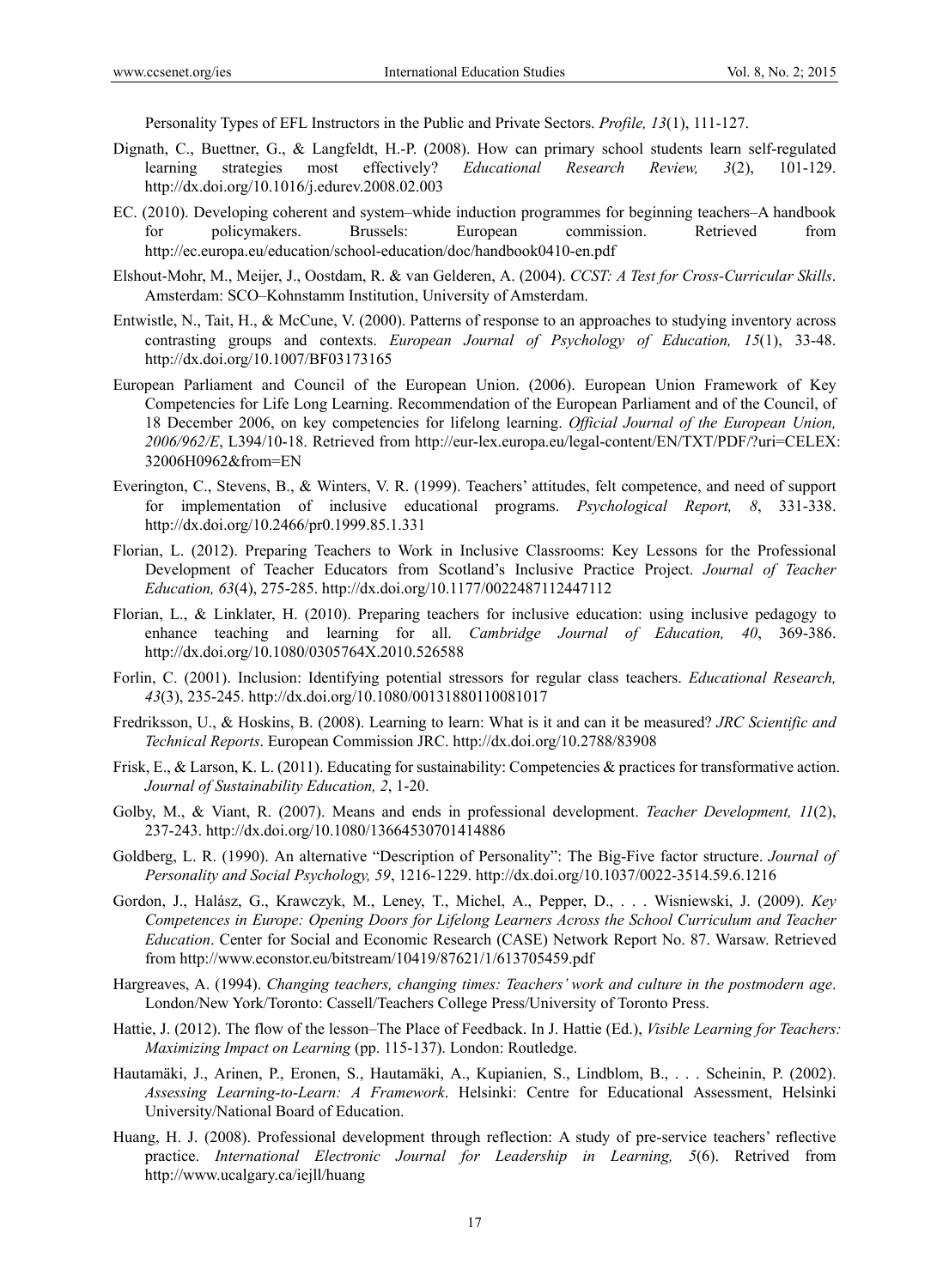- Jinga, I. (1998). *Manual de Pedagogie*. Manual destinat studenţilor de la DPPD din cadrul MAN, Bucureşti, Ed. ALL Educational S.A.
- Kaikkonen, L., Maunonen-Eskelinen, I., & Aidukiene, T. (2007). Supporting Teachers' Competencies towards the Development of a More Inclusive School - Listening to the Voices of Students with Special Educational Needs in Educational Transitions. *Pedagogy and Teachers' Education, 715*, 132-144. Retrieved from http://pdc.ceu.hu/archive/00005366/01/715.pdf#page=132
- Kiš-Glavaš, L. (1999). Promjena stava učitelja prema učenicima usporenog kognitivnog razvoja (Unpublished Doctoral dissertation). University of Zagreb, Faculty of Education and Rehabilitation Sciences, Croatia.
- Lebeer, J. (2006). Clues to inclusive and cognitive education: reconciling needs to integrate and to activate learning processes. *Transylvanian Journal of Psychology, 2*(1), 31-61.
- Lombaerts, K., De Backer, F., Engels, N., Van Braak, J., & Athanasou, J. (2009). Development of the self-regulated learning teacher belief scale. *European Journal of Psychology of Education, 24*, 79-96. http://dx.doi.org/10.1007/BF03173476
- Loncaric, D. (2011). To Flourish, Arm or Fade Away? Proactive, Defensive and Depressive Patterns of Self-Regulated Learning. In I. Brdar (Ed.), *The Human Pursuit of Well-Being* (1st ed., pp. 175-189). London: Springer Netherlands. http://dx.doi.org/10.1007/978-94-007-1375-8
- Lončarić, D., & Peklaj, C. (2008). Proaktivna in defenzivna samoregulacija pri učenju [Proactive and defensive self-regulation in learning]. *Psihološka Obzorja, 17*(4), 73-88.
- Loughran, J. J. (2002). Effective reflective practice: In search of meaning in learning about teaching. *Journal of Teacher Education, 5*(1), 33-43. http://dx.doi.org/10.1177/0022487102053001004
- McCormick, R. (2006). *Learning how to learn: A view from the LHTL project England*. Learning to learn network meeting report from the first network meeting, 30-31 January. 2006. Ispra: CRELL/JRC.
- McKenzie-Mohr, D. (2008). Fostering sustainable behavior: Beyond brochures. *International Journal of Sustainability Communication, 3*, 108-118.
- Moon, J. A. (2004). *Reflection in Learning and Professional Development*. London and New York: Routledge Falmer.
- Mourshed, M., Chijioke, C., & Barber, M. (2010). *How the world's most improved school systems keep getting better*. McKinsey and Co. Retrieved from http://www.mckinsey.com/client\_service/social\_sector/latest thinking/worlds\_most\_improved\_schools
- Najera, M. J. (2010). *Sustainability in higher education. An explorative approach on sustain able behavior in two universities* (Doctoral dissertation, Erasmus University, Rotterdam, The Netherlands).
- OECD. (2014). Teaching and Learning International Survey [TALIS] 2013 Technical Report. OECD Publishing. Retrieved from http://www.oecd.org/edu/school/TALIS-technical-report-2013.pdf
- Peček, M., & Macura-Milovanović, S. (2012). Who is responsible for vulnerable students? The attitudes of teacher candidates in Serbia and Slovenia. *European Journal of Teacher Education, 35*(3), 327-346. http://dx.doi.org/10.1080/02619768.2012.686105
- Pervin, A. L., & John, P. O. (1997). *Personality: Theory and research* (7th ed.) New York: John Wiley & Sons.
- Petrovici, C. (2007). Competences of didactic profession–taxonomic models. *Analele Ştiinţifice ale Universităţii, Alexandru Ioan Cuza"–Secţ. Ştiinţele Educaţiei, 11*, 1-10.
- Pintrich, P. R. (2004). A Conceptual Framework for Assessing Motivation and Self-Regulated Learning in College Students. *Educational Psychology, 16*(4), 385-407. http://dx.doi.org/10.1007/s10648-004-0006-x
- Rauch, F., & Steiner, R. (2013). Competences for education for sustainable development in teacher education. *CEPS Journal, 3*(1), 9-24.
- Rieckmann, M. (2012). Future-oriented higher education: Which key competencies should be fostered through university teaching and learning? *Futures, 44*(2), 127-135. http://dx.doi.org/10.1016/j.futures.2011.09.005
- Rodgers, C. (2002). Defining reflection: Another look at John Dewey and reflective thinking. *Teachers College Record, 104*(4), 842-866. http://dx.doi.org/10.1111/1467-9620.00181
- Schon, D. A. (1983). *The reflective practitioner: How professionals think in action*. New York: Basic Books.
- Schon, D. A. (1987). *Educating the reflective practitioner: Toward a new design for teaching and learning in the*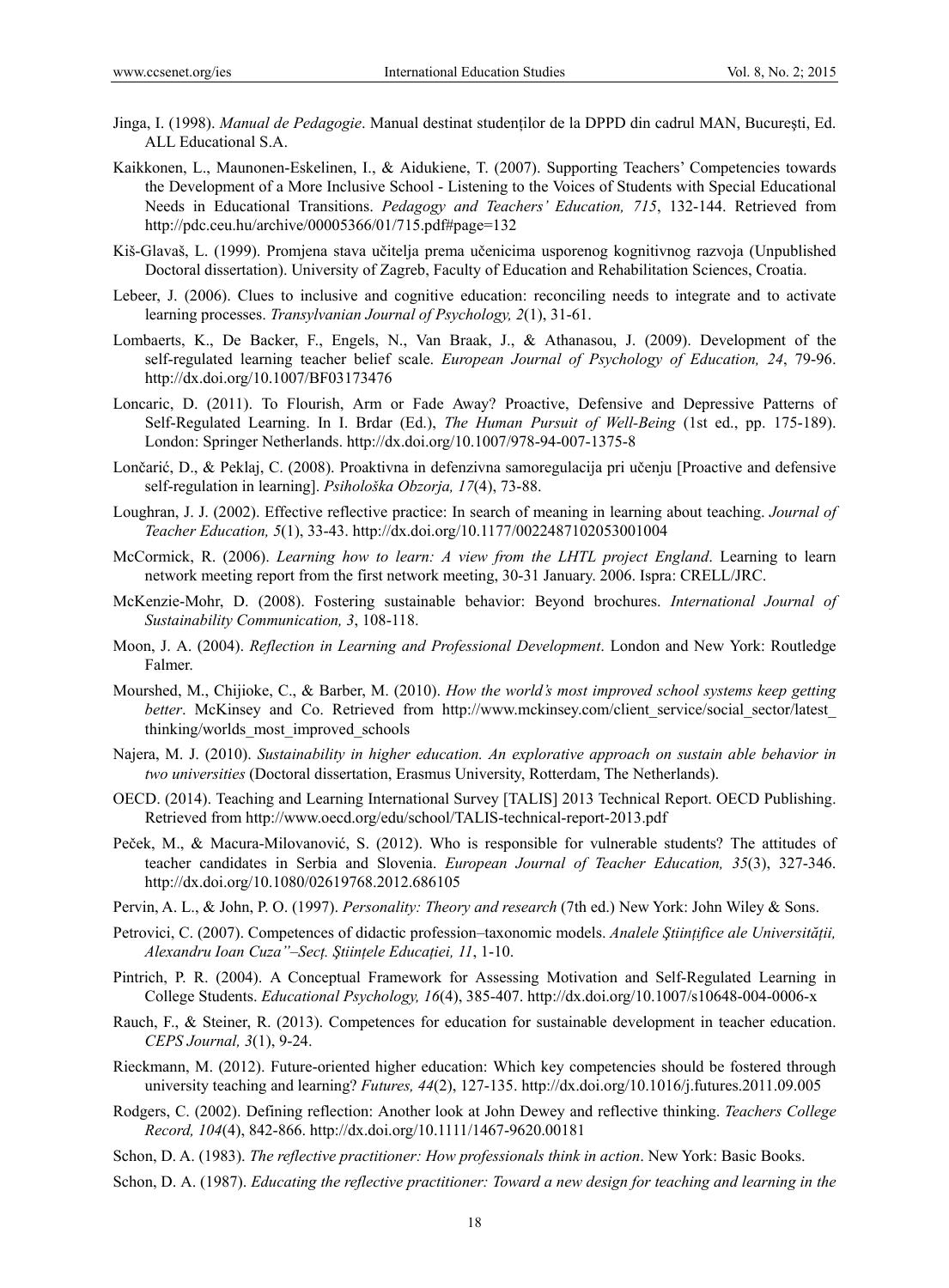*professions*. San Francisco: Jossey-Bass.

- Scruggs, T. E., & Mastropieri, M. A. (1996). Teacher perceptions of mainstreaming/inclusion, 1958-1995: A research synthesis. *Exceptional Children, 63*(1), 59-74. Retrieved from http://www.questia.com/library/ journal/1G1-18761568/teacher-perceptions-of-mainstreaming-inclusion-1958-1995
- Sims, L., & Falkenberg, T. (2013). Developing competencies for education for sustainable development: A case study of Canadian faculties of education. *International Journal of Higher Education, 2*(4), 1-14. http://dx.doi.org/10.5430/ijhe.v2n4p1
- Skočić-Mihić, S. (2011). *Spremnost odgajatelja i faktori podrške za uspješno uključivanje djece s teškoćama u rani i predškolski odgoj i obrazovanje* (Unpublished Doctoral dissertation). University of Zagreb, Faculty of Education and Rehabilitation Sciences, Croatia.
- Sleurs, W. (Ed.). (2008). *Competencies for ESD (Education for Sustainable development) teachers. A framework to integrate ESD in the curriculum of teacher training institutes* (Comenius 2.1 project 118277-CP-1-2004-BE-Comenius-C2.1). Brussels, Belgium. Retrieved from http://www.unece.org/ fileadmin/DAM/env/esd/inf.meeting.docs/EGonInd/8mtg/CSCT%20HandboExtract.pdf
- Tatalović-Vorkapić, S. (2012). The significance of preschool teacher's personality in early childhood education: Analysis of Eysenck's and Big Five Dimensions of personality. *International Journal of Psychology and Behavioral Sciences, 2*(2), 28-37. http://dx.doi.org/10.5923/j.ijpbs.20120202.05
- Tatalović-Vorkapić, S., & Lončarić, D. (2013). Posreduje li profesionalno sagorijevanje učinke osobina ličnosti na zadovoljstvo životom odgajatelja predškolske djece? [Does Professional Burnout Mediate the Effects of Personality Traits on Life Satisfaction among Preschool Teachers?]. *Psihologijske teme, 22*(3), 431-445.
- Thematic Working Group "Teacher Professional Development". (2013). *Supporting teacher competence development for better learning outcomes*. Brussels: European Commission.
- Tiana, A. (2004). Developing key competencies in education systems: some lessons from international studies and national experiences. In D. S. Rychen, & A. Tiana (Eds.), *Developing key competencies in education: Some lessons from international and national experiences* (pp. 35-80)*.* Geneva: UNESCO/International Bureau of Education.
- UNESCO. (2005). *Guidelines for Inclusion: Ensuring access to education for all*. Retrieved from http://unesdoc.unesco.org/images/0014/001402/140224e.pdf
- UNESCO. (2008). *Defining an Inclusive Education Agenda: Reflections around the 48th Session of the International Conference on Education*. Geneva. Retrieved from http://unesdoc.unesco.org/images/0018/001868/186807e.pdf
- UNESCO. (2009). *Policy Guidelines on Inclusion in Education*. Retrieved from http://unesdoc.unesco.org/images/0017/001778/177849e.pdf
- Van Laarhoven, T. R., Munk, D. D., Lynch, K., Bosma, J., & Rouse, J. (2007). A Model for Preparing Special and General Education Preservice Teachers for Inclusive Education. *Journal of Teacher Education, 58*(5), 440-455. http://dx.doi.org/10.1177/0022487107306803
- Vizek-Vidović, V. (Ed.). (2011). Profesionalni razvoj učitelja. In V. Vizek Vidović (Ed.), *Učitelji i njihovi mentori–uloga mentora u profesionalnom razvoju učitelja* (pp. 39-96). Zagreb: Institut za društvena istraživanja.
- Vizek-Vidović, V., & Velkovski, Z. (Ed.). (2013). *Teaching profession for the 21st century: Advancing Teacher Professionalism for Inclusive, Quality and Relevant Education*–*ATEPIE*. Belgrade: Centre for Education Policy. Retrieved from http://www.cep.edu.rs/public/teaching\_profession\_for\_the\_21st\_century.pdf
- Vizek-Vidović, V., Vlahović-Štetić, V., Rijavec, M. & Miljković, D. (2003). *Psihologija obrazovanja* (Educational Psychology. In Croatian). IEP-Vern, Zagreb.
- Wals, A. E. J. (2010). Mirroring, Gestaltswitching and transformative social learning. Stepping stones for developing sustainability competence. *International Journal of Sustainability in Higher Education, 11*(4), 380-390. http://dx.doi.org/10.1108/14676371011077595
- Williams, M. K., & Foulger, T. S. (2009). Preparing Preservice Teachers for 21st century classrooms: Transforming Attitudes and Behaviors About innovative Technology. *Journal of Technology and Teacher Education*, *17*, 393-418. Retrieved from http://www.editlib.org/p/28216/